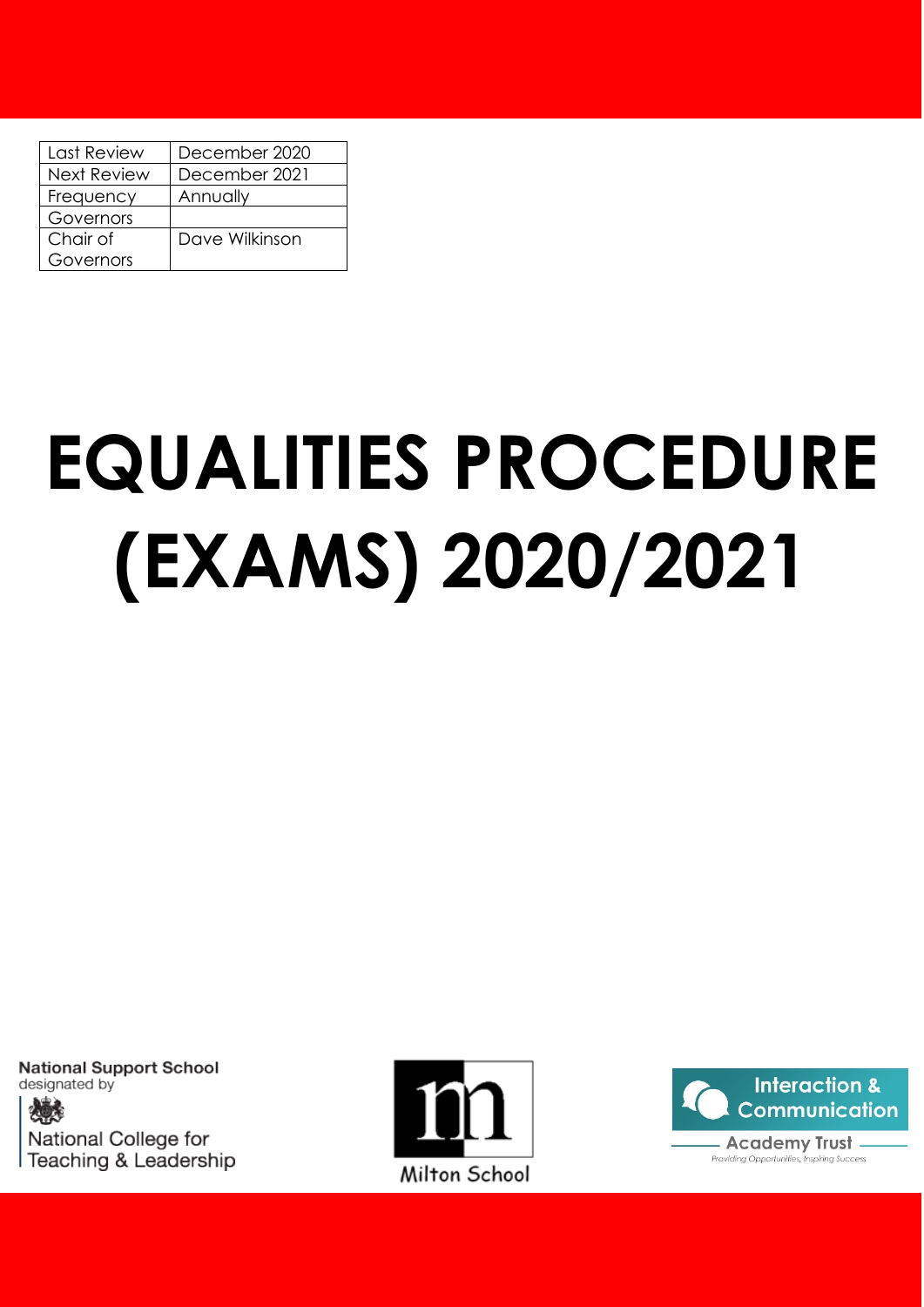



# **Key staff involved in the procedure**

| Role                               | Name(s)                                    |
|------------------------------------|--------------------------------------------|
|                                    |                                            |
| SENCO                              | Amanda Costello                            |
| Senior Leaders                     | Carol Leighton, Nicola Preece              |
| Principal                          | Amanda Costello                            |
| <b>Examinations Officer</b>        | Helena Fallon                              |
| Access arrangements Assessor(s)    | Cheryl Barquero (SA)                       |
| Access arrangements facilitator(s) | <b>Teaching Assistants, Teaching Staff</b> |
| <b>Systems Leader</b>              | Felicity Leighton                          |
| Site Supervisor                    | Simon Redfern                              |
| IT Network Manager                 | Daniel Earl                                |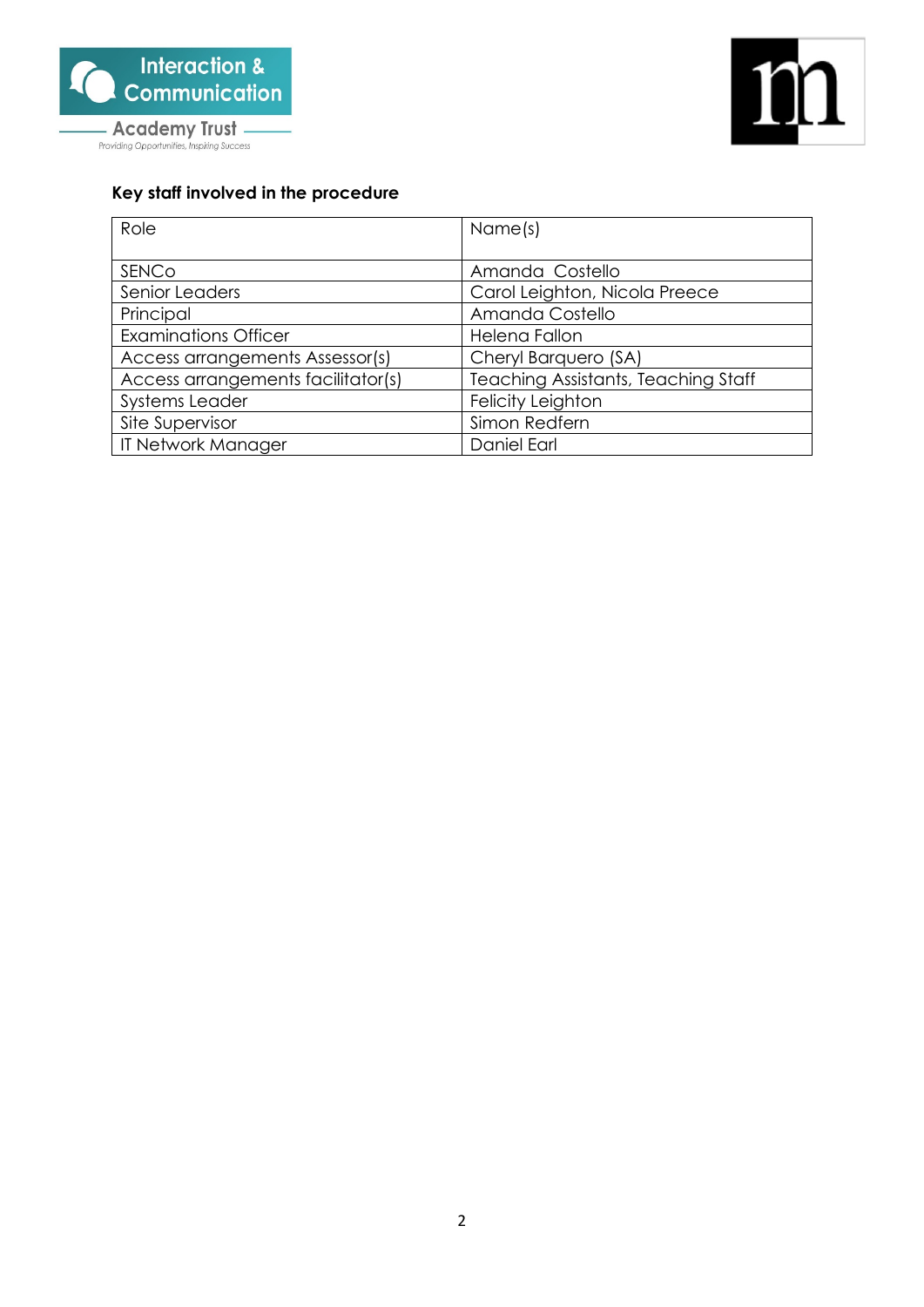

# Providing Opportunities, Inspiring Success

# **Purpose of the procedure**

This document is provided as an exams-specific supplement to the centre-wide equalities/disability/accessibility policy/plan which details how the centre will:

• recognise its duties towards disabled candidates, including private candidates, as defined under the terms of the Equality Act 2010†. This must include a duty to explore and provide access to suitable courses, through the access arrangements process, submit applications for reasonable adjustments and make reasonable adjustments to the service the centre provides to disabled candidates; †or any legislation in a relevant jurisdiction other than England and Wales which has an equivalent purpose and effect.

JCQ's General Regulations for Approved Centres 2020-2021 (section 5.4)

This publication is further referred to in this policy as GR.

This procedure details how the centre facilitates access to exams and assessments for disabled candidates, as defined under the terms of the Equality Act 2010, by outlining staff roles and responsibilities in relation to:

- identifying the need for appropriate arrangements, reasonable adjustments and/or adaptations (referred to in this policy as 'access arrangements')
- requesting access arrangements
- implementing access arrangements and the conduct of exams
- good practice in relation to the Equality Act 2010

# **The Equality Act 2010 definition of disability**

A definition is provided on page 4 of the JCQ publication Adjustments for candidates with disabilities and learning difficulties Access Arrangements and Reasonable Adjustments 2020-2021 (Definitions section).

This publication is further referred to in this policy as AA.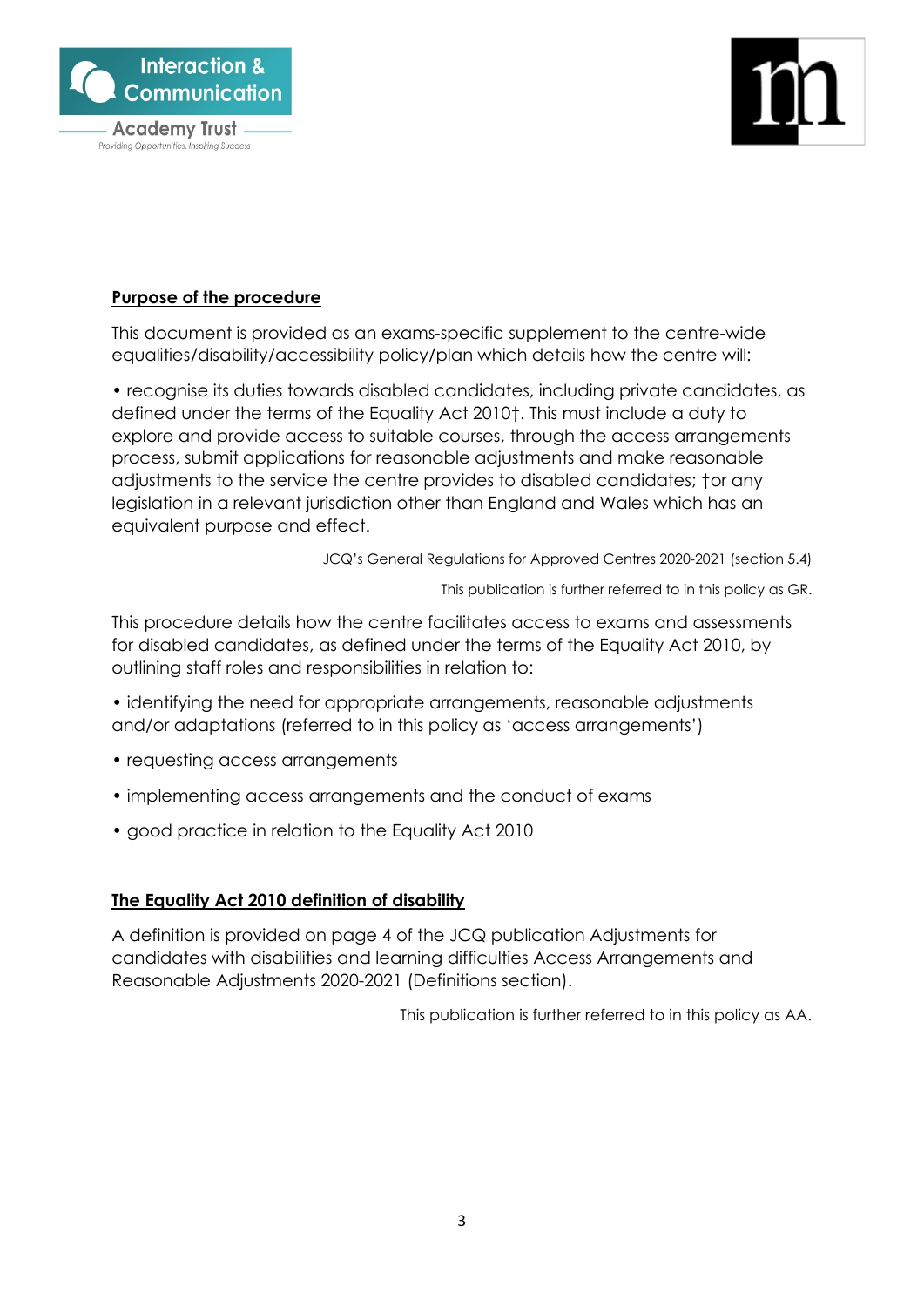



# **Identifying the need for access arrangements**

### **Roles and responsibilities**

### **Head of centre**

• Is familiar with the entire contents, refers to and directs relevant centre staff to the annually updated JCQ publications including GR and AA

# **Senior leader(s)**

• Are familiar with the entire contents of the annually updated JCQ publications including GR and AA

# **Special educational needs coordinator (SENCo)**

• Has full knowledge and understanding of the contents, refers to and directs relevant centre staff to the annually updated JCQ publication AA

• Ensures the quality of the access arrangements process within the centre

• Ensures staff roles, responsibilities and processes in identifying, requesting and implementing access arrangements for candidates are clearly defined and documented.

• Ensures an appropriately qualified assessor(s) is appointed and that evidence of the qualification(s) of the person(s) appointed is held on file

- Ensures the assessment process is administered in accordance with the regulations
- Ensures a procedure demonstrating the centre's compliance with relevant legislation is in place
- Ensure a statement is provided which details the criteria the centre uses to award and allocate word processors for exams.
- Leads on the access arrangements process to facilitate access for candidates

• Defines and documents roles, responsibilities and processes in identifying, requesting and implementing access arrangements (Access arrangements procedure)

• Provides a procedure on the use of word processors in exams and assessments

• If not the appropriately qualified assessor, works with the person/persons appointed, on all matters relating to assessing candidates and the administration of the assessment process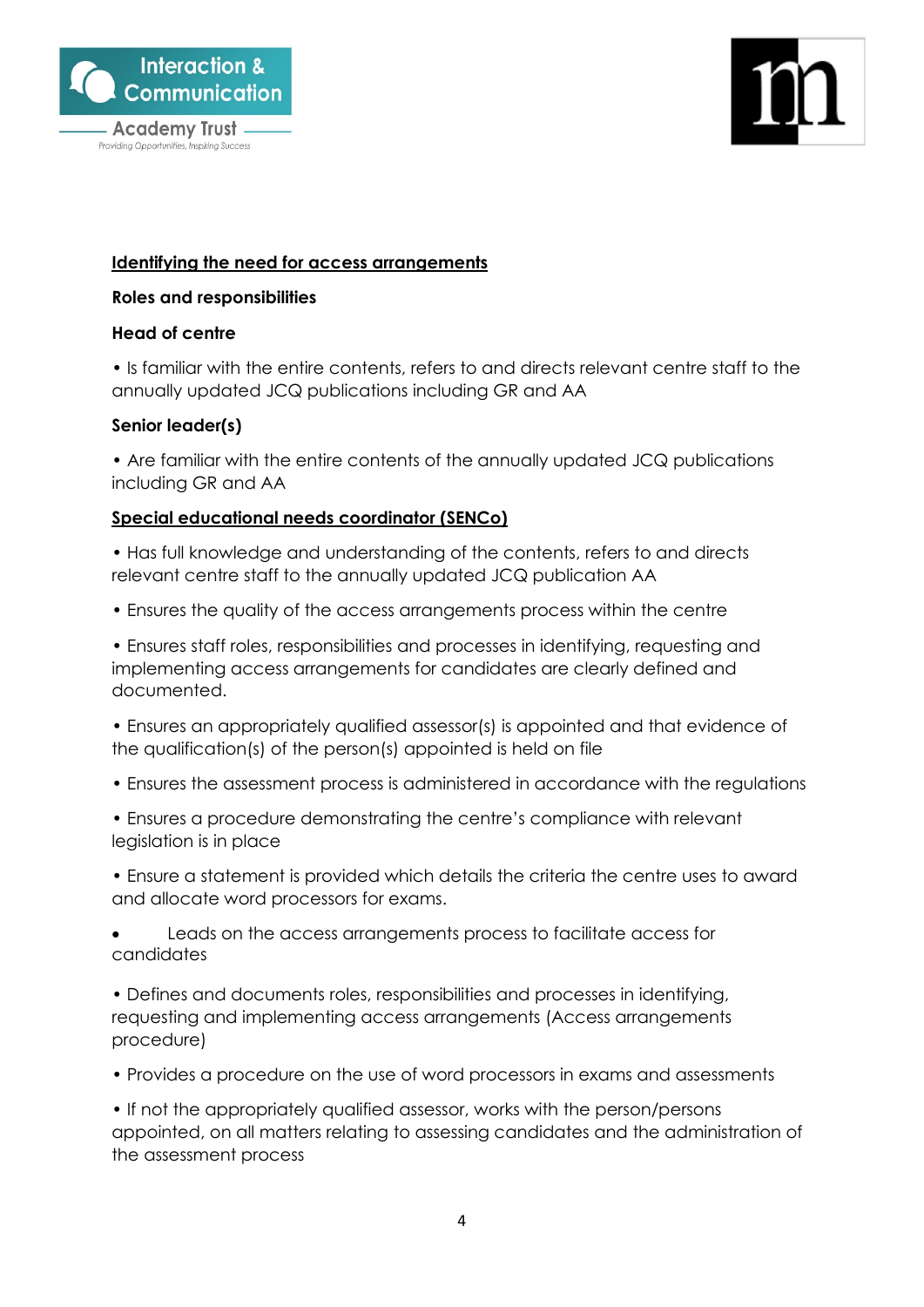

Providing Opportunities, Inspiring Success



- Ensures the qualified assessor(s) has access to the assessment objectives for the relevant specification(s) a candidate is undertaking
- Ensures that all assessments carried out and arrangements put in place comply with JCQ and awarding body regulations and guidance
- Ensures arrangements put in place for exams/assessments reflect a candidate's normal way of working within the centre
- Ensures the need for access arrangements for a candidate will be considered on a subject by subject basis
- Presents when requested by a JCQ Centre Inspector, evidence of the assessor's qualification

• Works with teaching staff, relevant support staff and the exams officer to ensure centre delegated and awarding body approved access arrangements are put in place for candidates taking internal and external exams/assessments

- Provide information to evidence the normal way of working of a candidate
- Provides appropriate evidence to confirm the need(s) of a candidate

• Completes appropriate documentation as required by the regulations of JCQ and the awarding body

# **Teaching staff**

- Inform the SENCo of any support that might be needed by a candidate
- Support the SENCo in determining the need for and implementing access arrangements
- Provide information to evidence the normal way of working of a candidate
- Conducts appropriate assessments to identify the need(s) of a candidate
- Provides appropriate evidence to confirm the need(s) of a candidate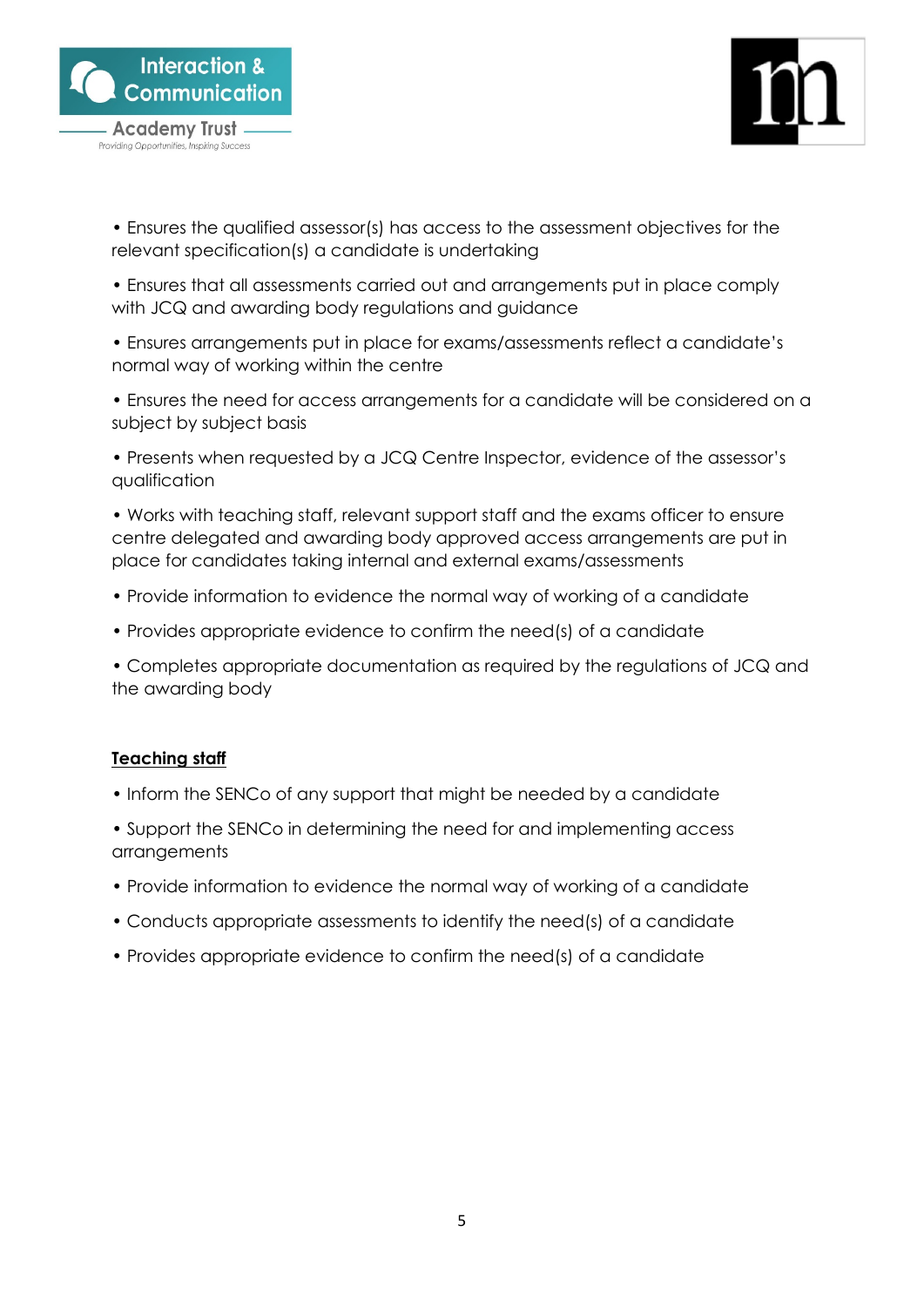



# **Support staff**

• (where appropriate) Provide comments/observations to support the SENCo to 'paint a holistic picture of need', confirming normal way of working for a candidate

• Support the SENCo in determining the need for and implementing access arrangements

• Ensures the qualified assessor(s) has access to the assessment objectives for the relevant specification(s) a candidate is undertaking

• Works with teaching staff, relevant support staff and the exams officer to ensure centre delegated and awarding body approved access arrangements are put in place for candidates taking internal and external exams/assessments

• Provides appropriate evidence to confirm the need(s) of a candidate

# **SENCo/Assessor of candidates with learning difficulties – All pupils at Milton School have a current educational healthcare plan**

(An assessor of candidates with learning difficulties will be an appropriately qualified access arrangements assessor/psychologist/specialist assessor) – SENCo and specialist assessor

- Has detailed understanding of the JCQ publication AA
- Ensures the quality of the access arrangements process within the centre
- Ensures the assessment process is administered in accordance with the regulations and that the correct procedures are followed as per Chapter 7 of AA

• Ensures a procedure demonstrating the centre's compliance with relevant legislation is in place

• Support the SENCo in determining the need for and implementing access arrangements

Ensures a statement is provided which details the criteria the centre uses to award and allocate word processors for exams

- Leads on the access arrangements process to facilitate access for candidates
- Ensures that all assessments carried out and arrangements put in place comply with JCQ and awarding body regulations and guidance
- Ensures arrangements put in place for exams/assessments reflect a candidate's normal way of working within the centre
- Ensures the need for access arrangements for a candidate is considered on a subject by subject basis

• Presents when requested by a JCQ Centre Inspector, evidence of the assessor's qualification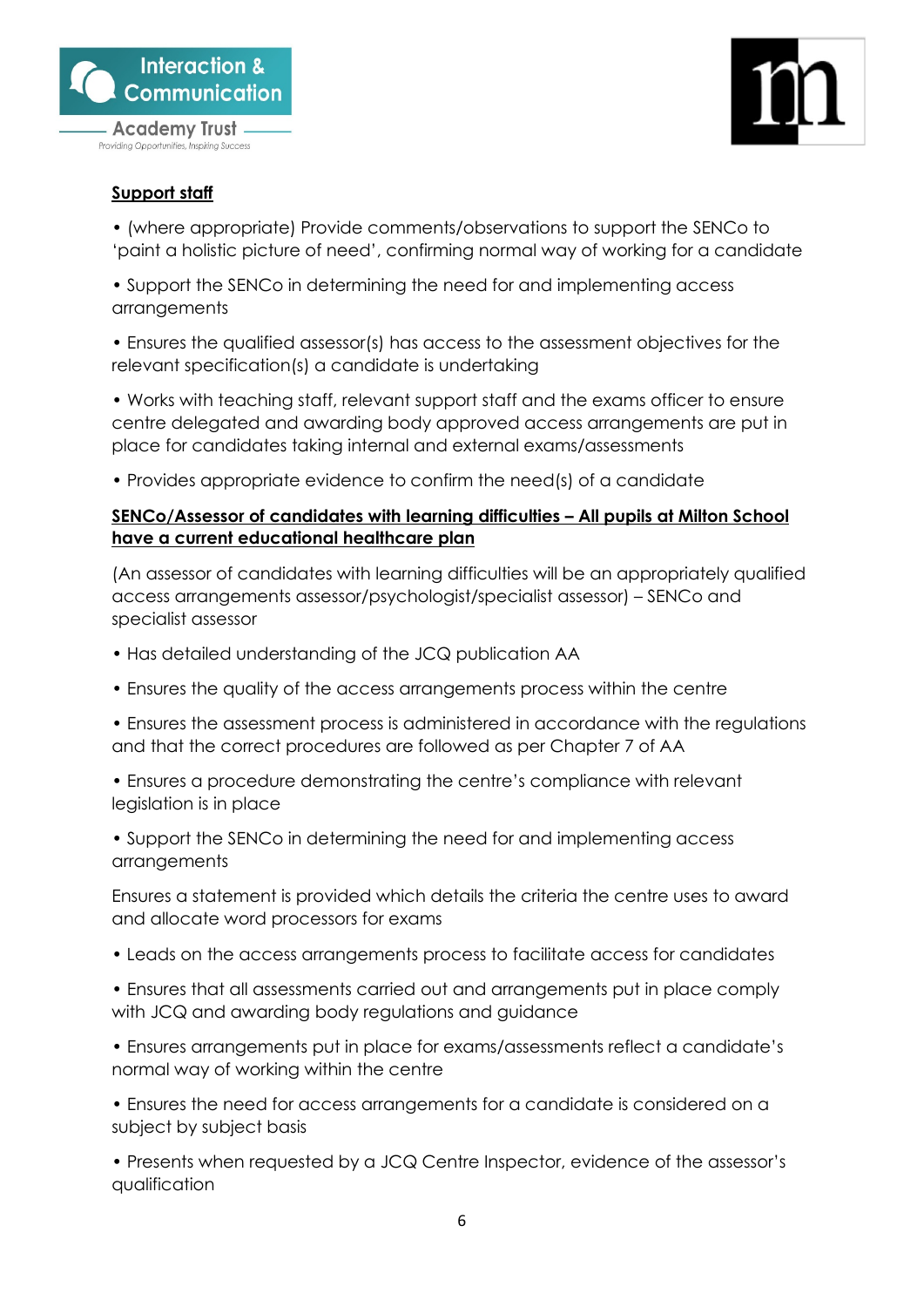



• Works with teaching staff, relevant support staff and the exams officer to ensure centre delegated and awarding body approved access arrangements are put in place for candidates taking internal and external exams/assessments

- Provide information to evidence the normal way of working of a candidate
- Conducts appropriate assessments to identify the need(s) of a candidate
- Provides appropriate evidence to confirm the need(s) of a candidate

• Completes appropriate documentation as required by the regulations of JCQ and the awarding body

# **Examinations Officer**

- Has detailed understanding of the current JCQ publication AA
- Ensures the quality of the access arrangements process within the centre
- Ensures an appropriately qualified assessor(s) is appointed and that evidence of the qualification(s) of the person(s) appointed is held on file
- Ensures the assessment process is administered in accordance with the regulations

• Ensures a procedure demonstrating the centre's compliance with relevant legislation is in place

• Support the SENCo in determining the need for and implementing access arrangements

• Ensure a statement is provided which details the criteria the centre uses to award and allocate word processors for exams

• Leads on the access arrangements process to facilitate access for candidates

• If not the appropriately qualified assessor, works with the person/persons appointed, on all matters relating to assessing candidates and the administration of the assessment process

• Ensures the qualified assessor(s) has access to the assessment objectives for the relevant specification(s) a candidate is undertaking

• Ensures that all assessments carried out and arrangements put in place comply with JCQ and awarding body regulations and guidance

• Ensures arrangements put in place for exams/assessments reflect a candidate's normal way of working within the centre

• Ensures the need for access arrangements for a candidate will be considered on a subject by subject basis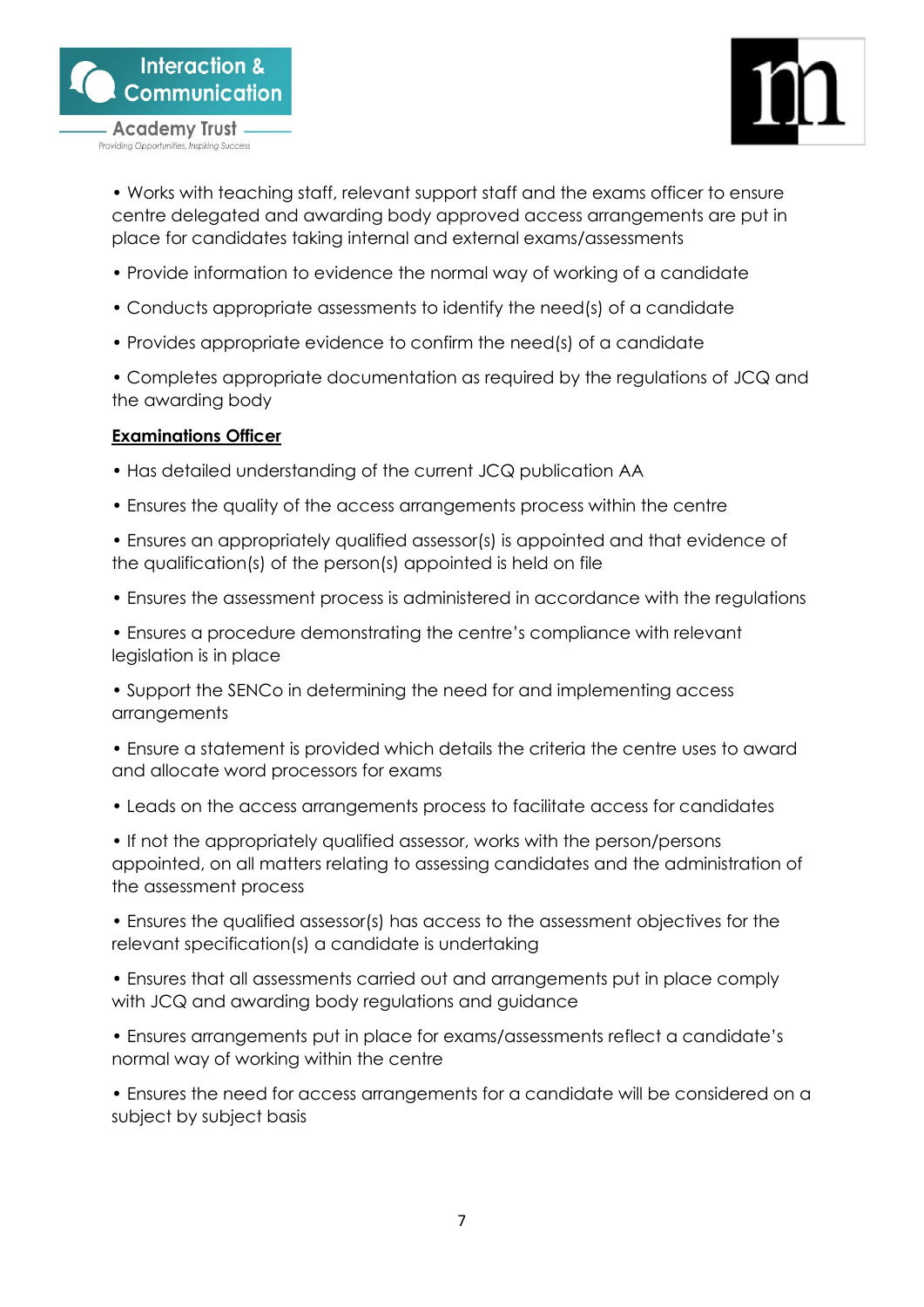

Providing Opportunities, Inspiring Success



• Presents when requested by a JCQ Centre Inspector, evidence of the assessor's qualification

# **Use of word processors**

The Word Processor Procedure (Exams) can be found and is available to view on the Staff and Student network. It is also held in the Examinations Office Procedures and Policies file and is available to view on request.

A centre must have a policy on the use of word processors. A member of the centre's senior leadership team must produce a statement for inspection purposes which details the criteria the centre uses to award and allocate word processors for examinations. (AA 5.8)

### **Requesting access arrangements**

### **Roles and responsibilities**

### **SENCo**

• Determines if the arrangements identified for a candidate require prior approval from the awarding body before the arrangements are put in place or if approval is centre-delegated

• Delegates the process of determining if the arrangements identified for a candidate require prior approval from the awarding body before the arrangements are put in place or if approval is centre-delegated to the assessor of candidates with learning difficulties. Delegated in the first instance to the assessor of candidates with learning difficulties; in the second instance to the Exams Officer.

• Presents the files when requested by a JCQ Centre Inspector and addresses any queries/questions raised (In the event of an IT failure at the time of an inspection is able to access the required documentation in an alternative format, e.g. a memory stick or hard copy)

# **Exams Officer (EO)**

• Is familiar with the entire contents of the annually updated JCQ publication GR and is aware of information contained in AA where this may be relevant to the EO role

• Ensures the names of all other assessors, who are assessing candidates studying qualifications as listed on page 2 of AA, are entered into AAO to confirm their status including any professionals working outside the centre

• If the SENCo is unavailable, presents the files/e-folders of access arrangements candidates when requested by a JCQ Centre Inspector and addresses any queries/questions raised.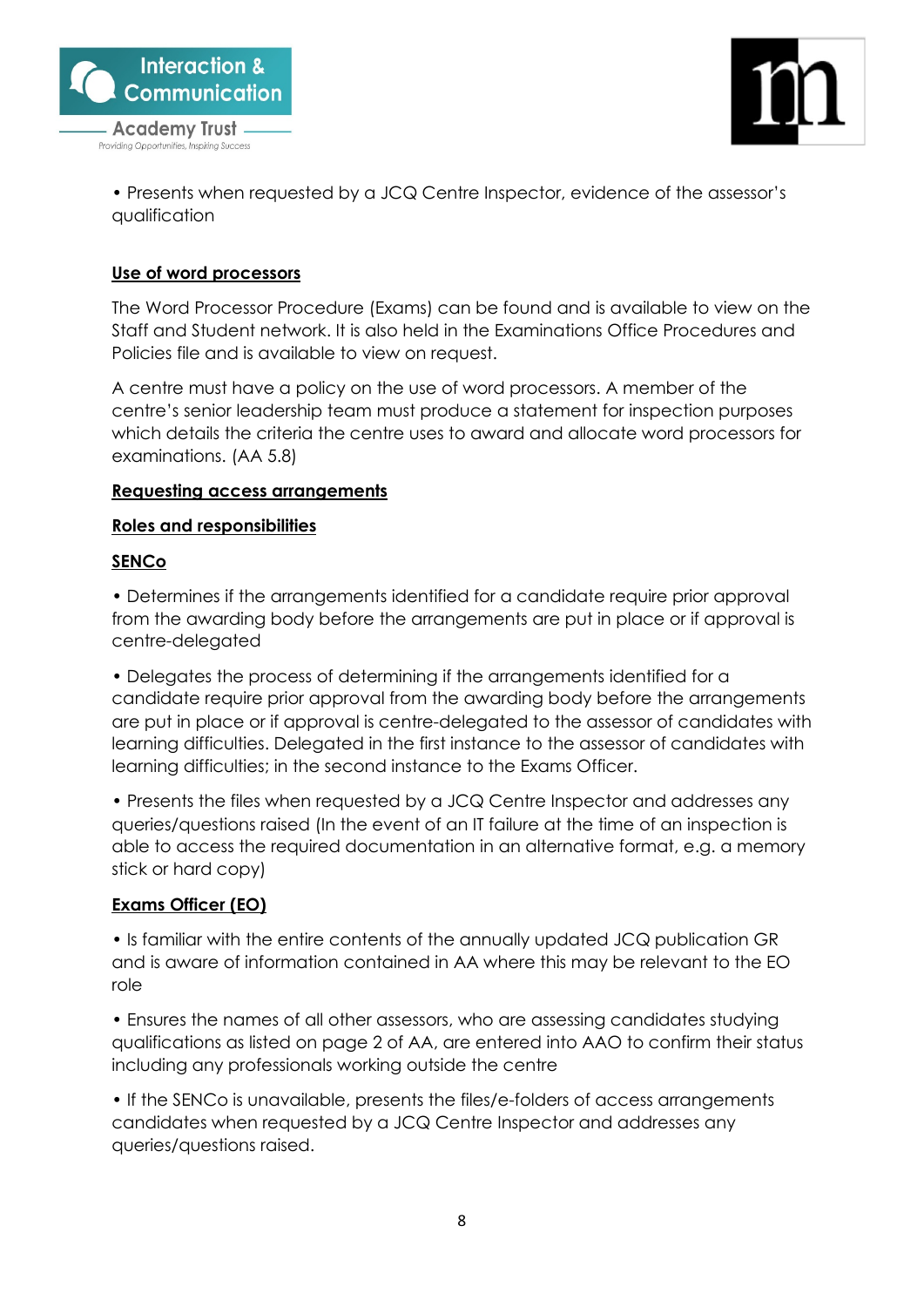



# **SENCo/Assessor of candidates with learning difficulties – All pupils at Milton School have a current EHCP in place.**

• Applies for approval from AB where this is required, through Access arrangements online (AAO), or through the awarding body where qualifications sit outside the scope of AAO

• Ensures appropriate and required evidence is held on file to confirm validation responses in AAO including (where required) the completion of JCQ Form 8 (Application for access arrangements – Profile of learning difficulties), and/or centre based evidence including concise file note(s) on centre headed paper, signed and dated, and a body of evidence to substantiate the candidate's normal way of working within the centre (**Form 8 must only be used for candidates with learning difficulties who are not subject to a current EHCP or Statement of Special Educational Needs or those requiring a Language Modifier.) \*All pupils at Milton School have a current EHCP in place.** 

• Ensures where form 8 is required to be completed, the form is signed (a handwritten, electronic or typed signature is acceptable) and dated as required prior to approval being sought and that the form is provided for processing and inspection purposes (This may be a hard copy paper version or an electronic version) **– All pupils at Milton School have a current EHCP in place.** 

• Makes an awarding body referral through AAO where the initial application for approval may not be approved by AAO, where it is deemed by the centre that the candidate does meet the criteria for the arrangement(s)

• Ensures that arrangements, and approval where required, are in place before a candidate takes his/her first exam or assessment (which is externally assessed or internally assessed/externally moderated)

• Ensures that where approval is required that this is processed at the start of the course and at the latest by the awarding body deadline

Maintains a file for each candidate (the required documentation for a candidate will either be all in hard copy within the candidate's file or all in electronic format within the candidate's e-folder) that will include:

- completed JCQ/awarding body application forms and evidence forms
- appropriate evidence to support the need for the arrangement where required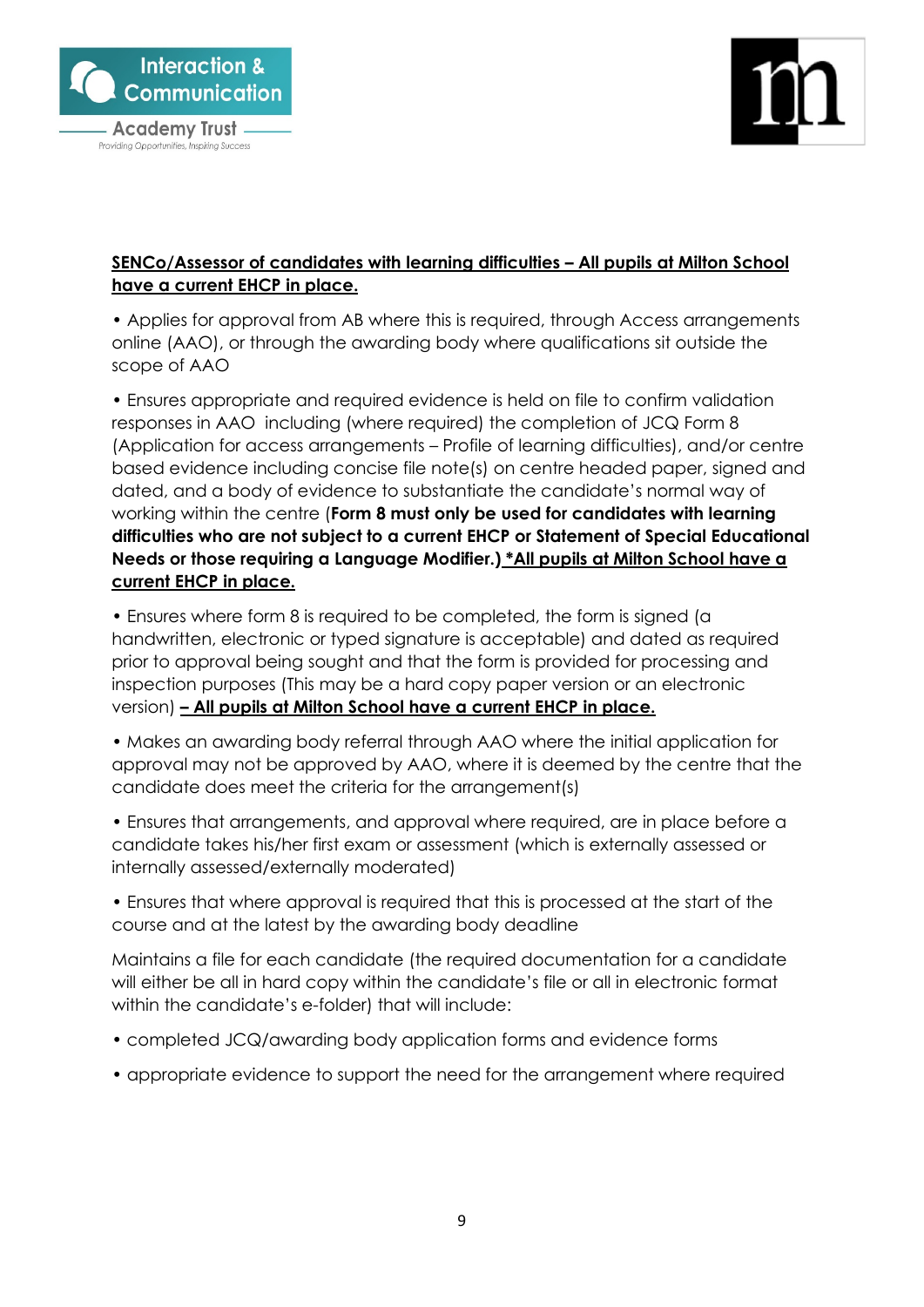



- appropriate evidence to support normal way of working within the centre
- Presents the files/e-folders when requested by a JCQ Centre Inspector and addresses any queries/questions raised

• Liaises with teaching staff regarding any appropriate modified paper requirements for candidates

• Liaises with the SENCo to ensure arrangements are in place to either order a noninteractive electronic (PDF) question paper or to open question paper packets in the secure room within 90 minutes of the published starting time for the exam where the centre is permitted to modify a timetabled written component exam paper (copy on coloured paper, enlarge to A3 or copy to single sided print)

• Following the appropriate process (using AAO for those qualifications included in the tool; using Form VQ/EA), orders published modified papers, by the awarding body's deadline for the exam series, where these may be required for a candidate

# **Implementing access arrangements and the conduct of exams**

### **Roles and responsibilities**

### **External assessments**

These are assessments which are normally set and marked/examined by an awarding body which must be conducted according to awarding body instructions and/or the JCQ publication Instructions for conducting examinations (ICE).

# **Head of centre**

• Supports the SENCo, the exams officer and other relevant centre staff in ensuring appropriate arrangements, adjustments and adaptations are in place to facilitate access for disabled candidates to exams

• Is familiar with and follows the guidance provided in the current ICE (sections 13 and 14)

• Senior staff responsible for the centre's emergency evacuation procedures and the arrangements that may need to be in place for a candidate with a disability who may need assistance when an exam room is evacuated

# **SENCo**

• Ensures appropriate arrangements, adjustments and adaptations are in place to facilitate access for candidates where they are disabled within the meaning of the Equality Act (unless a temporary emergency arrangement is required at the time of an exam)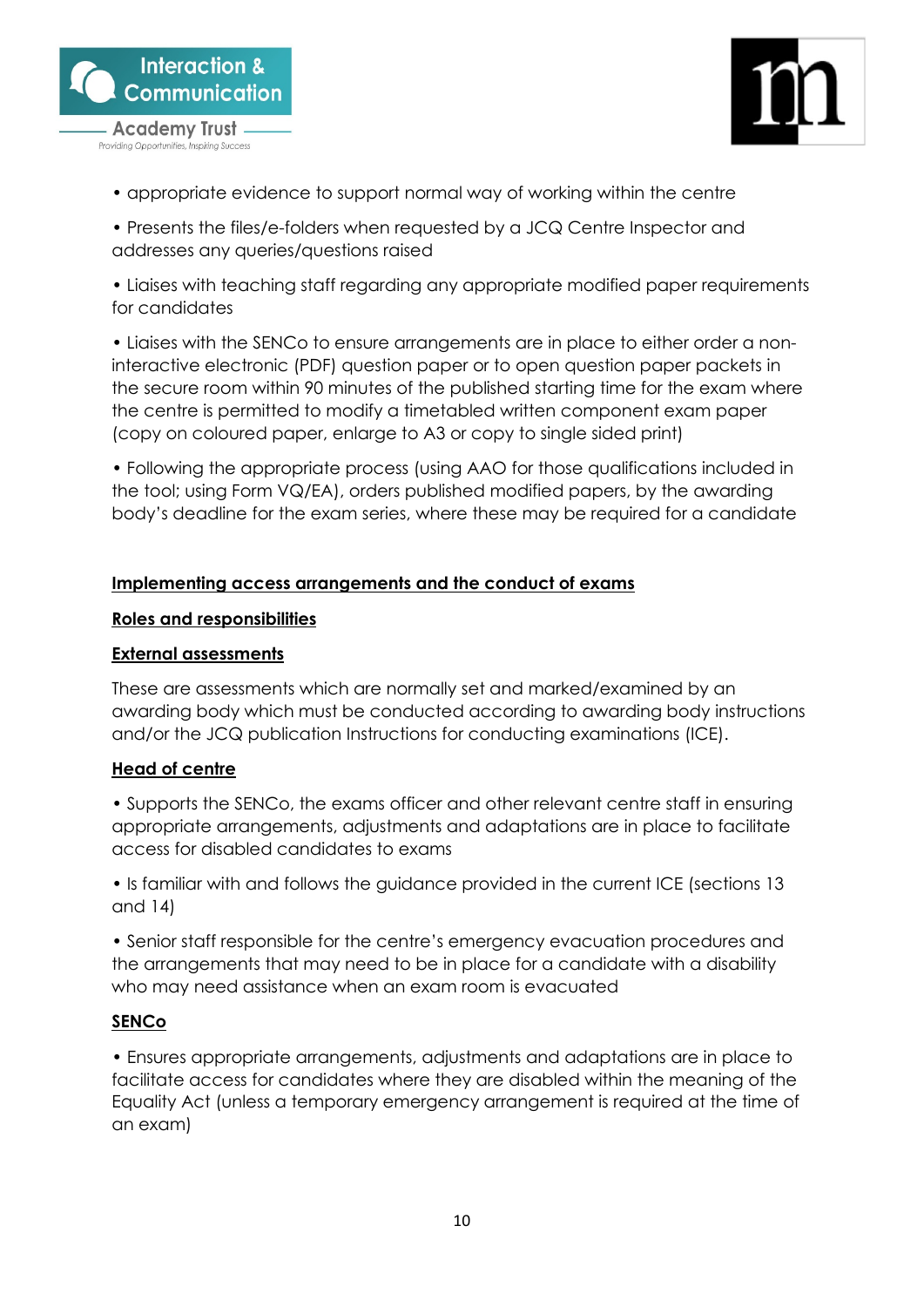



• Liaises with the exams officer (EO) regarding facilitation and invigilation of access arrangement candidates in exams

• Liaises with other relevant centre staff regarding the provision of appropriate rooming and equipment that may be required to facilitate access for disabled candidates to exams

• Ensures facilitators supporting candidates are appropriately trained and understand the rules of the particular access arrangement(s)

• Liaises with the EO to ensure that invigilators are made aware of the Equality Act 2010 and are trained in disability issues

• Delegates the responsibility for the process where required for emergency (temporary) access arrangements, to, in the first instance, the assessor for candidates with learning disabilities and in the second instance the Examinations Officer to make applications for approval through AAO or through the awarding body where qualifications sit outside the scope of AAO

• Liaises with the Site Supervisor responsible for rooms and non-specialist equipment (chairs, tables, clocks etc.) used for exams that may need to be adapted for a candidate

• Senior staff (SLT) responsible for the centre's emergency evacuation procedures and the arrangements that may need to be in place for a candidate with a disability who may need assistance when an exam room is evacuated

# **Assessor of candidates with Learning Difficulties**

• Is familiar with and follows the guidance provided in the current ICE (sections 13 and 14)

• Ensures a candidate is involved in any decisions about arrangements, adjustments and/or adaptations that may be put in place for him/her and ensures the candidate understands what will happen at exam time

• Ensures exam information (JCQ information for candidates documents, individual exam timetable etc.) is adapted where this may be required for a disabled candidate to access it

• Ensures that prior to any arrangements being put in place checks are made that arrangements do not impact on any assessment criteria/competence standards being tested

• Ensures that any arrangements put in place do not unfairly disadvantage or advantage disabled candidates

• Liaises with the exams officer (EO) regarding facilitation and invigilation of access arrangement candidates in exams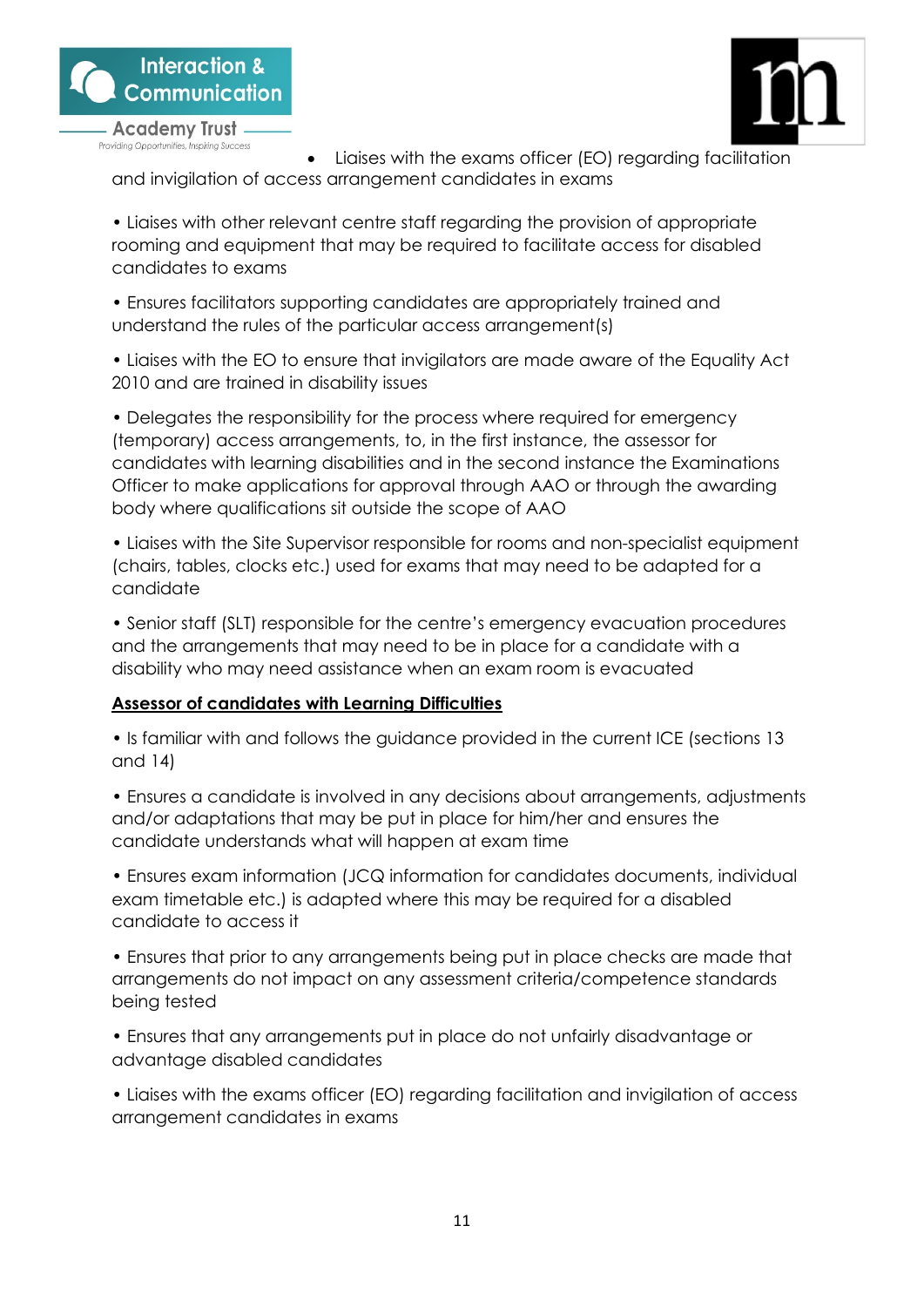





• Liaises with other relevant centre staff regarding the

provision of appropriate rooming and equipment that may be required to facilitate access for disabled candidates to exams

• Appoints appropriate centre staff as facilitators to support candidates (practical assistant, prompter, Oral Language Modifier, reader, scribe or Sign Language Interpreter)

• Ensures facilitators supporting candidates are appropriately trained and understand the rules of the particular access arrangement(s)

• Ensures the facilitator is known by or introduced to the candidate prior to exams

• Ensures a facilitator acting as a prompter is aware of the appropriate way to prompt depending on the needs of the candidate

• Liaises with the EO to ensure that invigilators are made aware of the Equality Act 2010 and are trained in disability issues

• Ensures invigilators supervising access arrangement candidates are trained in their role and understand the invigilation arrangements required for access arrangement candidates as detailed in ICE 13 and 14

• Liaises with the EO where a facilitator may be required to support a candidate requiring an emergency (temporary) access arrangement at the time of exams

• Liaises with the SENCo, Examinations Officer and other relevant centre staff to ensure appropriate arrangements, adjustments and adaptations are in place to facilitate access for disabled candidates to exams

• Liaises with the SENCo and Examinations Officer to ensure exam information (JCQ information for candidates documents, individual exam timetable etc.) is adapted where this may be required for a disabled candidate to access it

• Liaises with the SENCo and Examinations Officer regarding the facilitation and invigilation of access arrangement candidates

• Liaises with the SENCo and Examinations Officer regarding rooming of access arrangement candidates

Liaises with the SENCo and Examinations Officer to ensure that invigilators are made aware of the Equality Act 2010 and are trained in disability issues

• Ensures appropriate seating arrangements are in place where different arrangements may need to be made for a candidate to facilitate access to his/her exams

• Liaises with the Examinations Officer and checks in advance of dated exams/assessments that modified paper orders have arrived (and if not will contact the awarding body to ensure that papers are available when required)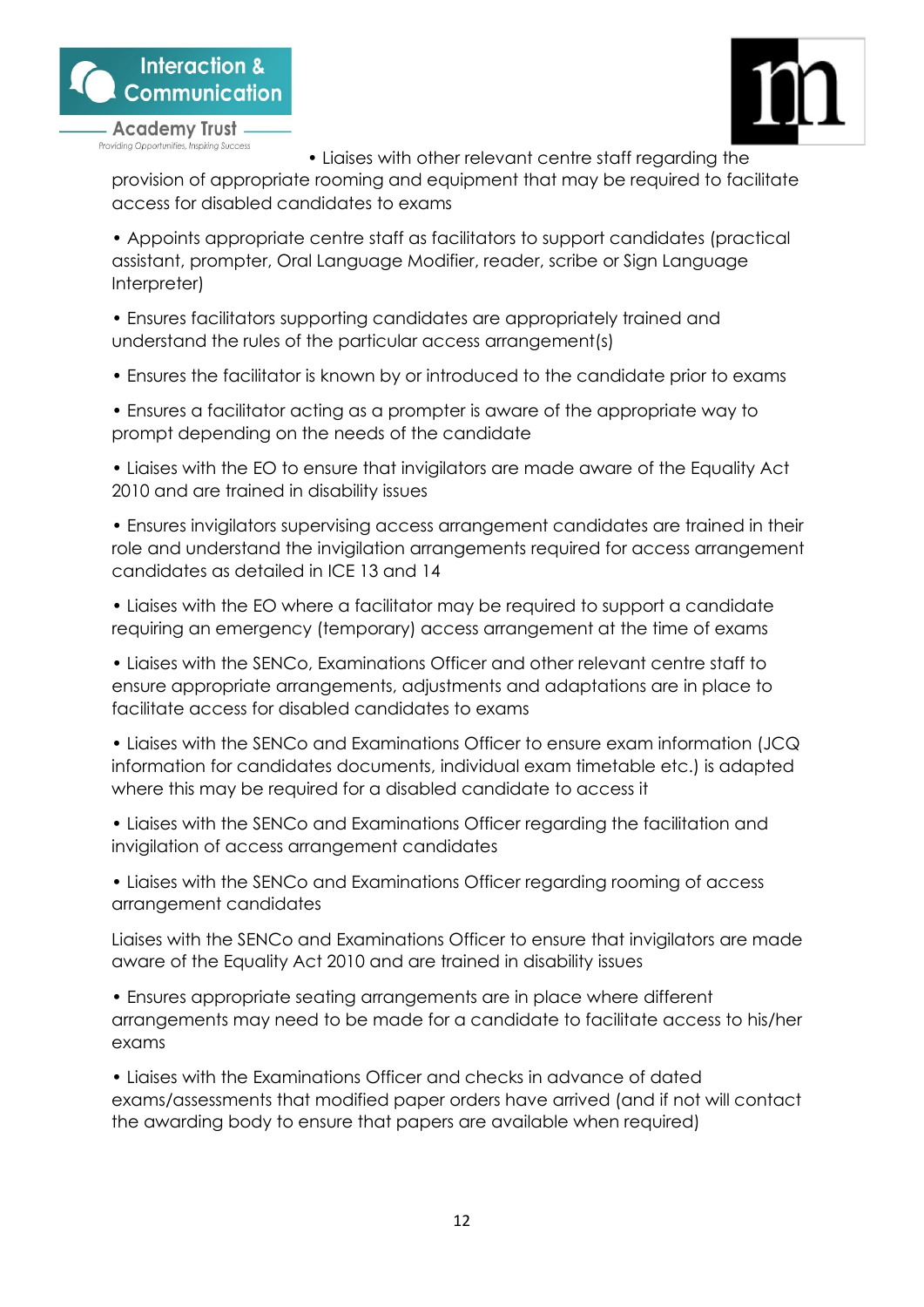



• Where required, to assist the Examinations Officer to make modifications that are permitted by the centre (a question paper copied onto coloured paper, an A4 to A3 enlarged paper or a paper printed on single sheets or where a question paper may need to be scanned into PDF format where a candidate is approved the use of a computer reader) that may be required and either accesses a non-interactive electronic (PDF) question paper or opens the exam question paper packet in the secure room no earlier than 90 minutes prior to the published start time of the exam

• Understands that where permitted/approved, secure exam question paper packets may need to be opened early where preparation is required by the facilitator (Oral Language Modifier, Live Speaker, Sign Language Interpreter only)

• Ensures where the candidate's own subject teacher will be used (in exceptional circumstances) as a facilitator, an invigilator will be present at all times

• Ensures where a facilitator is allocated to support a candidate under exam conditions that they will not be a relative, friend, peer or private tutor of the candidate

• Provides cover sheets prior to the start of an exam where required for particular access arrangements and ensures that these have been fully completed before candidates' scripts are dispatched to examiners/markers

• Has a process in place to deal with emergency (temporary) access arrangements as they arise at the time of exams in terms of rooming and invigilation

• Liaises with the SENCo, Systems Leader and Examinations Officer where a facilitator may be required to support a candidate requiring an emergency (temporary) access arrangement at the time of exams

• Where required for emergency (temporary) access arrangements, applies for approval through AAO or through the awarding body where qualifications sit outside the scope of AAO

# **Exams Officer**

• Understands and follows instructions for Invigilation arrangements for candidates with access arrangements and Access arrangements in ICE 2020-2021

• Ensures exam information (JCQ information for candidates documents, individual exam timetable etc.) is adapted where this may be required for a disabled candidate to access it

• Liaises with other relevant centre staff regarding the provision of appropriate rooming and equipment that may be required to facilitate access for disabled candidates to exams

• Ensures facilitators supporting candidates are appropriately trained and understand the rules of the particular access arrangement(s)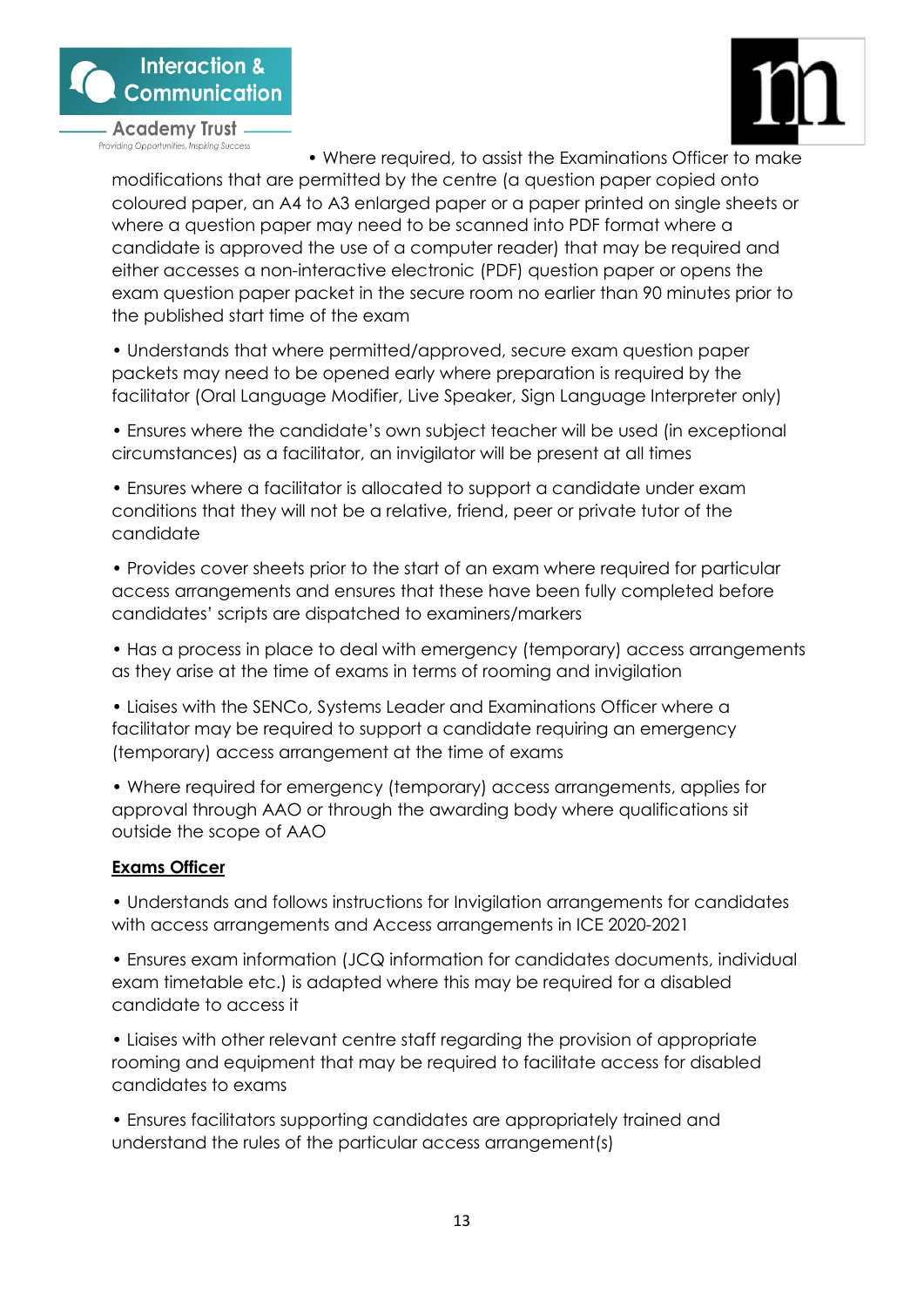

• Ensures a record of the training given to those facilitating an access arrangement for a candidate under examination conditions is kept and retained on file until the deadline for enquiries about results has passed or until any appeal, malpractice or other results enquiry has been completed, whichever is later

• Ensures a facilitator acting as a prompter is aware of the appropriate way to prompt depending on the needs of the candidate

• Ensures invigilators supervising access arrangement candidates are trained in their role and understand the invigilation arrangements required for access arrangement candidates as detailed in ICE 13 and 14

• Ensures cover sheets, where these are required by the arrangement are completed as required by facilitators

• Liaises with the Systems Leader and assessor of candidates with learning difficulties where a facilitator may be required to support a candidate requiring an emergency (temporary) access arrangement at the time of exams

• Liaises with the Systems Leader, SENCo and assessor of candidates with learning difficulties and other relevant centre staff to ensure appropriate arrangements, adjustments and adaptations are in place to facilitate access for disabled candidates to exams

• Liaises with the assessor of candidates with learning difficulties to ensure exam information (JCQ information for candidates' documents, individual exam timetable etc.) is adapted where this may be required for a disabled candidate to access it

• Liaises with the Systems Leader, SENCo and assessor of candidates with learning difficulties regarding the facilitation and invigilation of access arrangement candidates

• Liaises with the SENCo, Systems Leader and site supervisor regarding rooming of access arrangement candidates

• Liaises with the assessor of candidates with learning difficulties to ensure that invigilators are made aware of the Equality Act 2010 and are trained in disability issues

• Ensures appropriate seating arrangements are in place where different arrangements may need to be made for a candidate to facilitate access to his/her exams

• Ensures invigilators are briefed prior to each exam session of the arrangements in place for a disabled candidate in their exam room

• Liaises with the assessor of candidates with learning difficulties to check in advance of dated exams/assessments that modified paper orders have arrived (and if not will contact the awarding body to ensure that papers are available when required)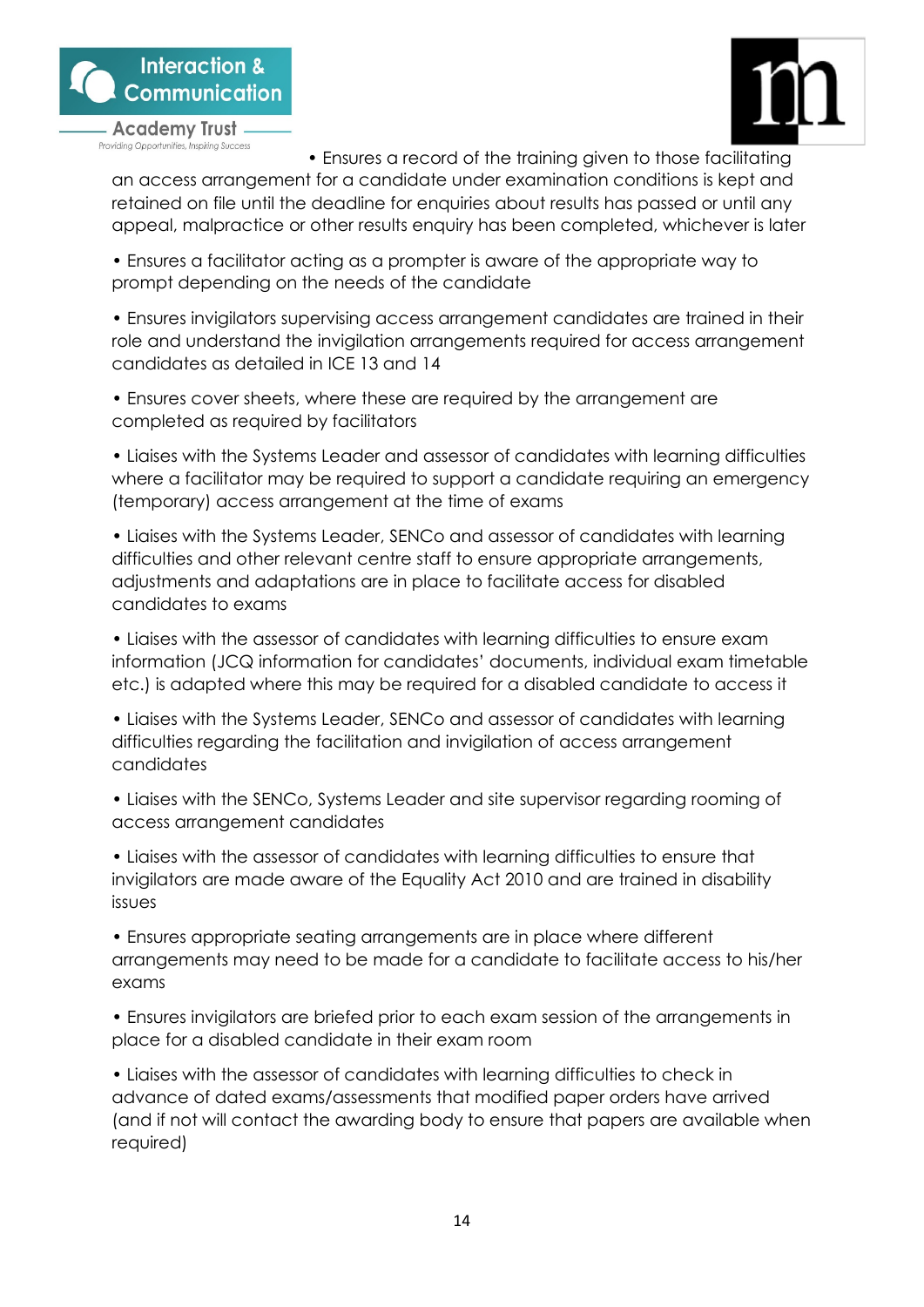



• Where required, liaises with the SENCo and assessor of candidates with learning difficulties to make modifications that are permitted by the centre (a question paper copied onto coloured paper, an A4 to A3 enlarged paper or a paper printed on single sheets or where a question paper may need to be scanned into PDF format where a candidate is approved the use of a computer reader) that may be required and either accesses a non-interactive electronic (PDF) question paper or opens the exam question paper packet in the secure room no earlier than 90 minutes prior to the published start time of the exam

• Ensures that the facilitator only has access to the papers 60 minutes prior to the published start time of the exam

• Ensures a facilitator acting as a prompter will not normally be the candidate's own subject teacher and must not be a relative, friend or peer of the candidate (understanding that a private tutor cannot act as a prompter for the candidate)

• Understands that where permitted/approved, secure exam question paper packets may need to be opened early so the facilitator (Language Modifier, Live Speaker, Communication Professional only) may have access to the question paper 60 minutes prior to the awarding body's published starting time for the exam in order to prepare

• Provides cover sheets prior to the start of an exam where required for particular access arrangements and ensures that these have been fully completed before candidates' scripts are dispatched to examiners/markers

• prints pre-populated cover sheets from AAO where this is required for particular arrangements

• Ensures candidates with access arrangements are identified on exam room seating plans and invigilators are made aware of the arrangements awarded and invigilators informed of those candidates with access arrangements and made aware of the access arrangement(s) awarded

• Liaises with the assessor of candidates with learning difficulties to provide cover sheets prior to the start of an exam where required for particular access arrangements and ensures that these have been fully completed before candidates' scripts are dispatched to examiners/markers

• Has a process in place to deal with emergency (temporary) access arrangements as they arise at the time of exams in terms of rooming and invigilation

• Liaises with the SENCo, Systems Leader and the assessor of candidates with learning difficulties, where a facilitator may be required to support a candidate requiring an emergency (temporary) access arrangement at the time of exams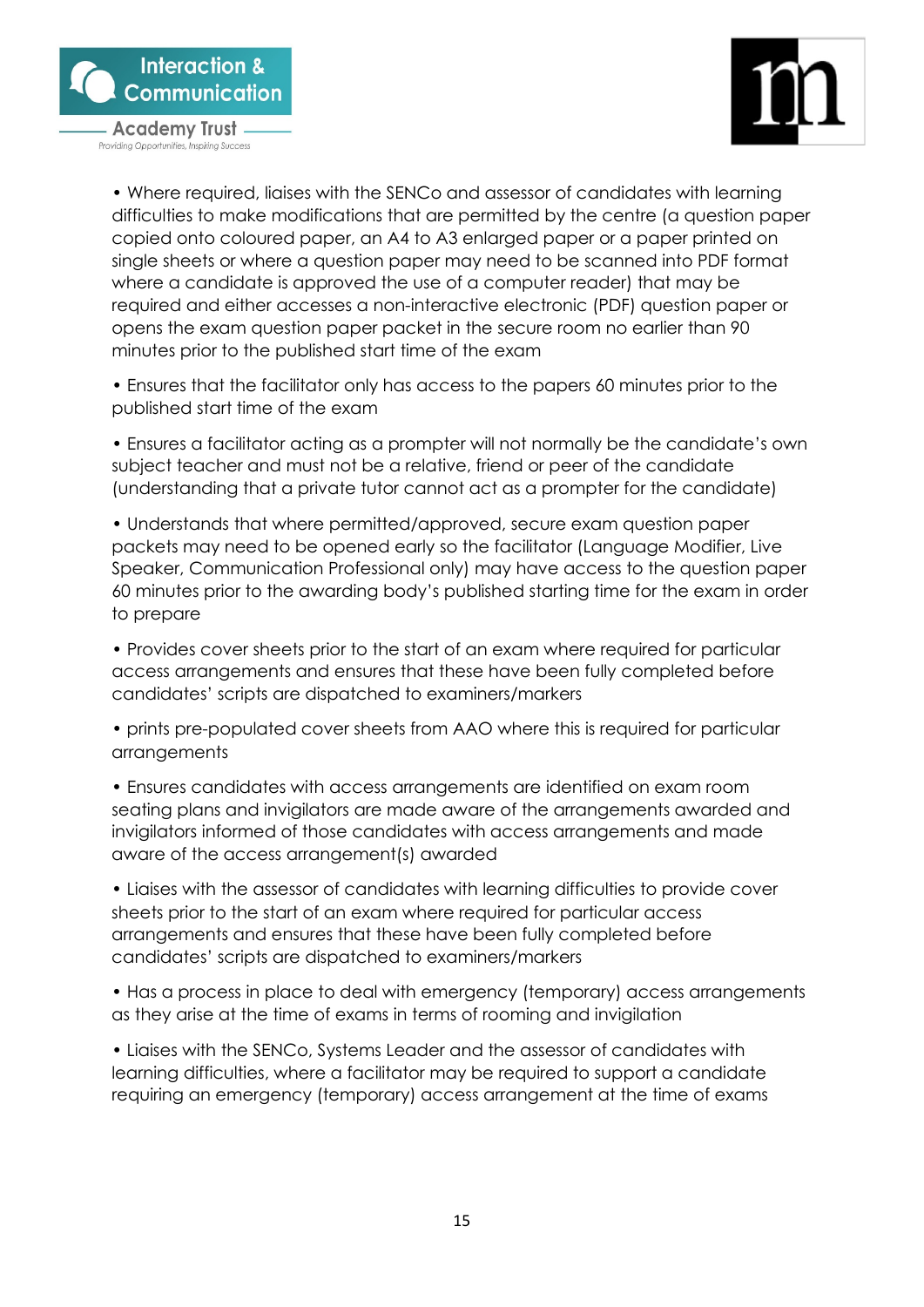



• Where required for emergency (temporary) access arrangements, applies for approval through AAO or through the awarding body where qualifications sit outside the scope of AAO

# **Other relevant centre staff – Systems Leader**

• Support the SENCo, the Examinations Officer and the assessor of candidates with learning difficulties to ensure appropriate arrangements regarding accommodation and trained staff/invigilators are in place to facilitate access for disabled candidates to exams.

• Senior staff responsible for the centre's emergency evacuation procedures and the arrangements that may need to be in place for a candidate with a disability who may need assistance when an exam room is evacuated

• Ensures where the candidate's own subject teacher will be used (in exceptional circumstances) as a facilitator, an invigilator will be present at all times

• Ensures where a facilitator is allocated to support a candidate under exam conditions that they will not be a relative, friend, peer or private tutor of the candidate

# **Other relevant centre staff: IT Support**

• Support the SENCo, the Examinations Officer and the assessor of candidates with learning difficulties to ensure appropriate arrangements, adjustments and adaptations are in place to facilitate access for disabled candidates to exams. This will also include the provision of technical equipment where required.

# **Other relevant centre staff: Site Supervisor**

• Support the SENCo, the Examinations Officer and the assessor of candidates with learning difficulties to ensure appropriate arrangements, adjustments and adaptations are in place to facilitate access for disabled candidates to exams. This will also include accommodation and equipment.

# **Internal assessments**

These are non-examination assessments (NEA) which are normally set by a centre/awarding body, marked and internally moderated by the centre and externally moderated by the awarding body.

Externally marked and/or externally set practical examinations taken at different times across centres are classified as 'NEA'. (JCQ publication Instructions for conducting non-examination assessments, Foreword)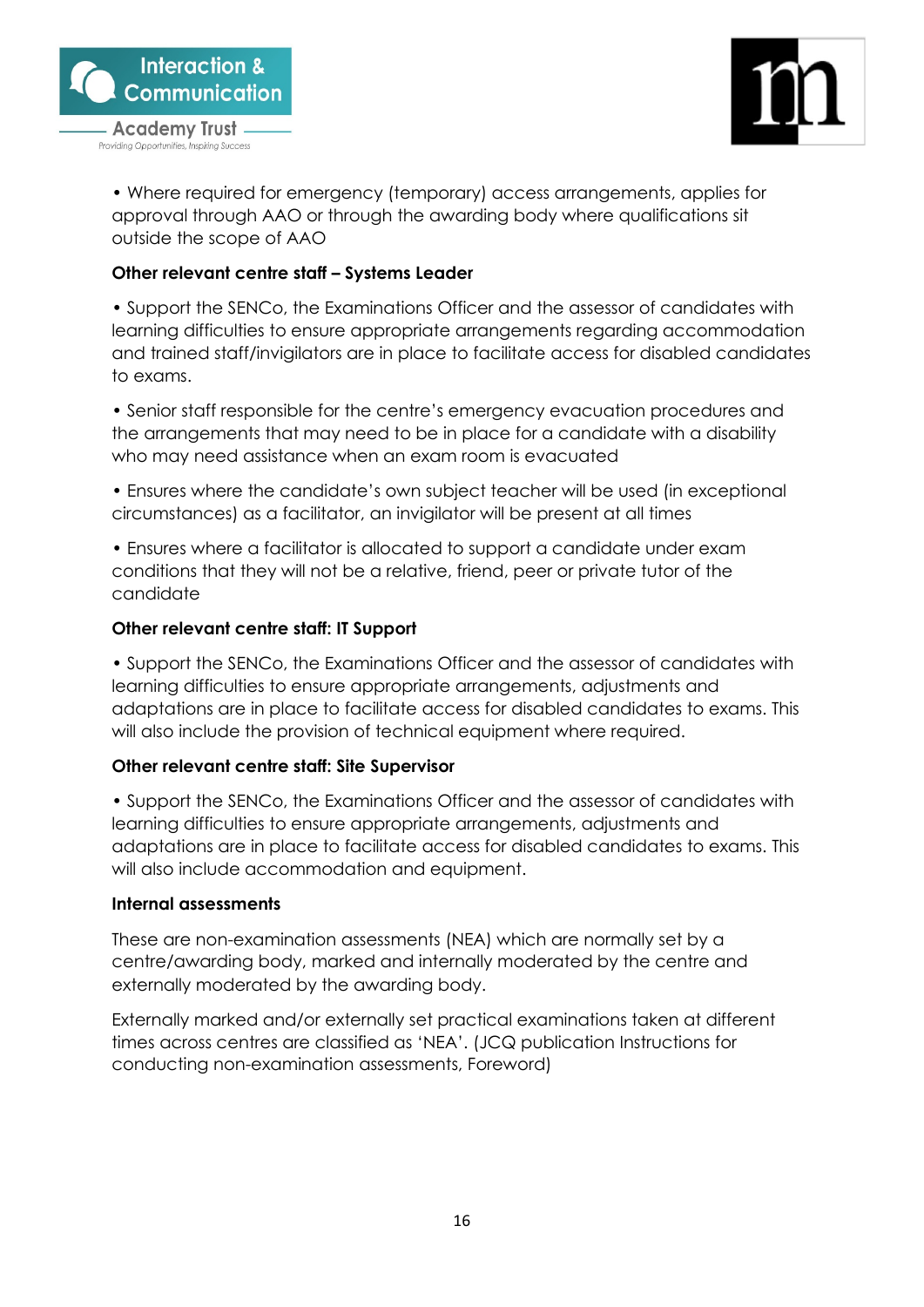



# **Special educational needs coordinator (SENCo)**

• Delegates the responsibility of liaising with the teaching staff to implement appropriate access arrangements for candidates

### **Assessor of candidate with Learning Difficulties**

• Liaises with the teaching staff to implement appropriate access arrangements for candidates

• Ensures centre-delegated and awarding body approved arrangements are in place prior to a candidate taking his/her first formal supervised assessment

• Ensures candidates are aware of the access arrangements that are in place for their assessments

• Ensures a candidate has had appropriate opportunities to practise using the access arrangement(s) before his/her first examination

• Ensures facilitators supporting candidates are appropriately trained and understand the rules of the particular access arrangement(s)

• Ensures cover sheets are completed as required by facilitators

• Liaises with the teacher where a facilitator may be required to support a candidate requiring an emergency (temporary) access arrangement at the time of his/her formal supervised assessment

• Provide the SENCo with assessment schedules to ensure arrangements are put in place when required

• Liaise with the SENCo regarding assessment materials that may need to be modified for a candidate

# **Teaching staff**

• Support the SENCo and Assessor of candidates with Learning Difficulties in implementing appropriate access arrangements for candidates

### **Internal exams**

These are exams or tests which are set and marked within the centre; normally a precursor to external assessments.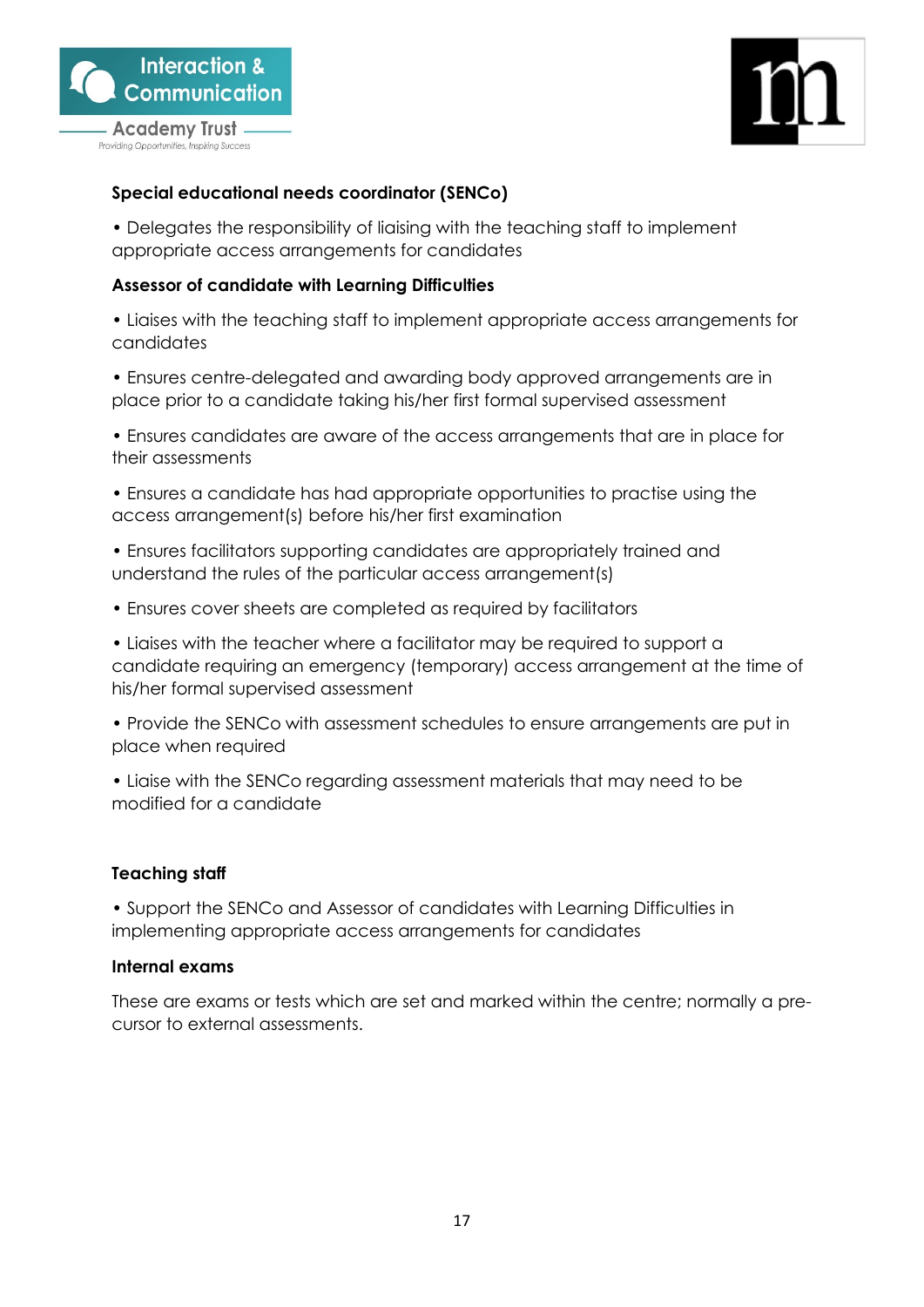



# **Special educational needs coordinator (SENCo)**

• Delegates the responsibility of liaising with the teaching staff to implement appropriate access arrangements for candidates

# **Assessor of candidate with Learning Difficulties**

• Liaises with the teaching staff to implement appropriate access arrangements for candidates

• Ensures centre-delegated and awarding body approved arrangements are in place prior to a candidate taking his/her first formal supervised assessment

• Ensures candidates are aware of the access arrangements that are in place for their assessments

• Ensures facilitators supporting candidates are appropriately trained and understand the rules of the particular access arrangement(s)

• Ensures cover sheets are completed as required by facilitators

• Liaises with the teacher where a facilitator may be required to support a candidate requiring an emergency (temporary) access arrangement at the time of his/her formal supervised assessment

• Provide the SENCo with internal exam timetable to ensure arrangements are put in place when required

• Liaise with the SENCo regarding assessment materials that may need to be modified for a candidate

# **Teaching staff**

• Support the SENCo and Assessor of candidates with Learning Difficulties in implementing appropriate access arrangements for candidates

• Provide exam materials to the assessor of candidates with Learning Difficulties that may need to be modified for a candidate

# **Facilitating access - examples**

The following information confirms the centre's good practice in relation to the Equality Act 2010 and the conduct of examinations.

On a candidate by candidate basis, consideration is given to

- adapting assessment arrangements
- adapting assessment materials
- the provision of specialist equipment or adaptation of standard equipment
- adaptation of the physical environment for access purposes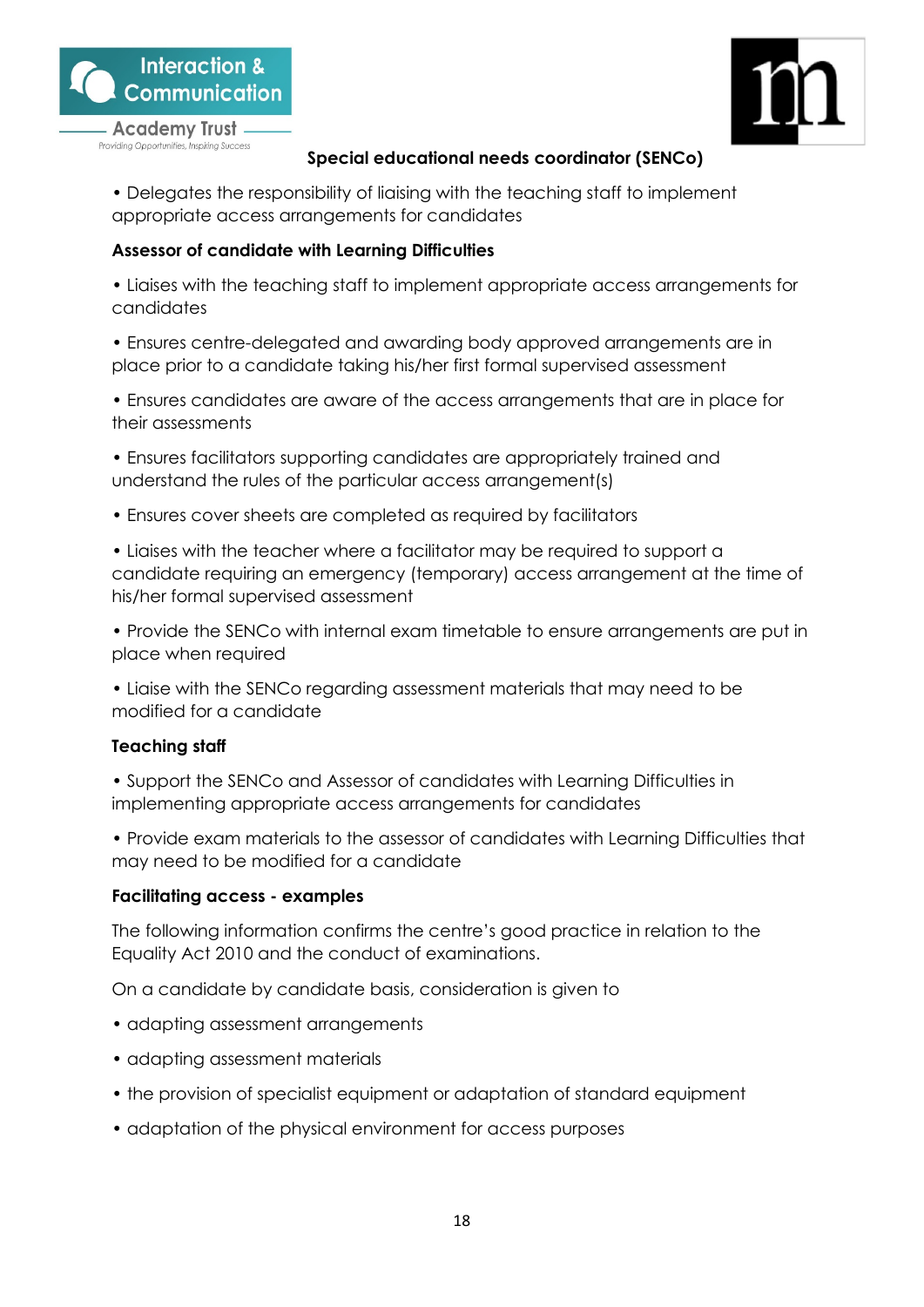

The table provides example arrangements, adjustments and adaptations that are considered to meet the need(s) of a candidate and the actions considered/taken by the centre for the purposes of facilitating access.

| <b>Example of</b>                                                                                                 | <b>Arrangements</b>                                                                             | <b>Centre Actions</b>                                                                                                                                                                                                                                                                                                                                                                                                                                                                                                                                                                                                                                                                                                                                                                                                                                                                                                                                                                                                                                                                                                                                                                                                                                  |
|-------------------------------------------------------------------------------------------------------------------|-------------------------------------------------------------------------------------------------|--------------------------------------------------------------------------------------------------------------------------------------------------------------------------------------------------------------------------------------------------------------------------------------------------------------------------------------------------------------------------------------------------------------------------------------------------------------------------------------------------------------------------------------------------------------------------------------------------------------------------------------------------------------------------------------------------------------------------------------------------------------------------------------------------------------------------------------------------------------------------------------------------------------------------------------------------------------------------------------------------------------------------------------------------------------------------------------------------------------------------------------------------------------------------------------------------------------------------------------------------------|
| candidate need<br>A medical<br>condition which<br>prevents the<br>candidate from<br>taking exams in<br>the centre | explored<br>Alternative site for<br>the conduct of<br>examinations<br>Supervised rest<br>breaks | SENCo gathers evidence to support the<br>need for the candidate to take exams at<br>home<br>Assistant Principal/SLT lead provides written<br>statement for file to confirm the need<br>Approval confirmed by SENCo; AAO<br>approval for both arrangements not<br>required Head of Department discussion<br>with candidate to confirm the<br>arrangements should be put in place EO<br>submits<br>'Alternative site form' for timetabled written<br>exams to awarding body<br>An on-line submission must only be made<br>for timetabled written examinations in the<br>following qualifications<br>EO provides candidate with exam<br>timetable and JCQ information for<br>candidates<br>SLT confirms with candidate the<br>information is understood<br>SLT agrees with candidate that prior to<br>each exam will call to confirm fitness to<br>take exam EO allocates invigilator(s) to<br>candidate's timetable; confirms time of<br>collection of exam papers and materials<br>Invigilator monitors candidate's condition<br>for each exam and records any issues on<br>incident log Invigilator records rest breaks<br>(time and duration) on incident log and<br>confirms set time given for exam Invigilator<br>briefs EO after each exam on how |
|                                                                                                                   |                                                                                                 | candidate's performance in exam may                                                                                                                                                                                                                                                                                                                                                                                                                                                                                                                                                                                                                                                                                                                                                                                                                                                                                                                                                                                                                                                                                                                                                                                                                    |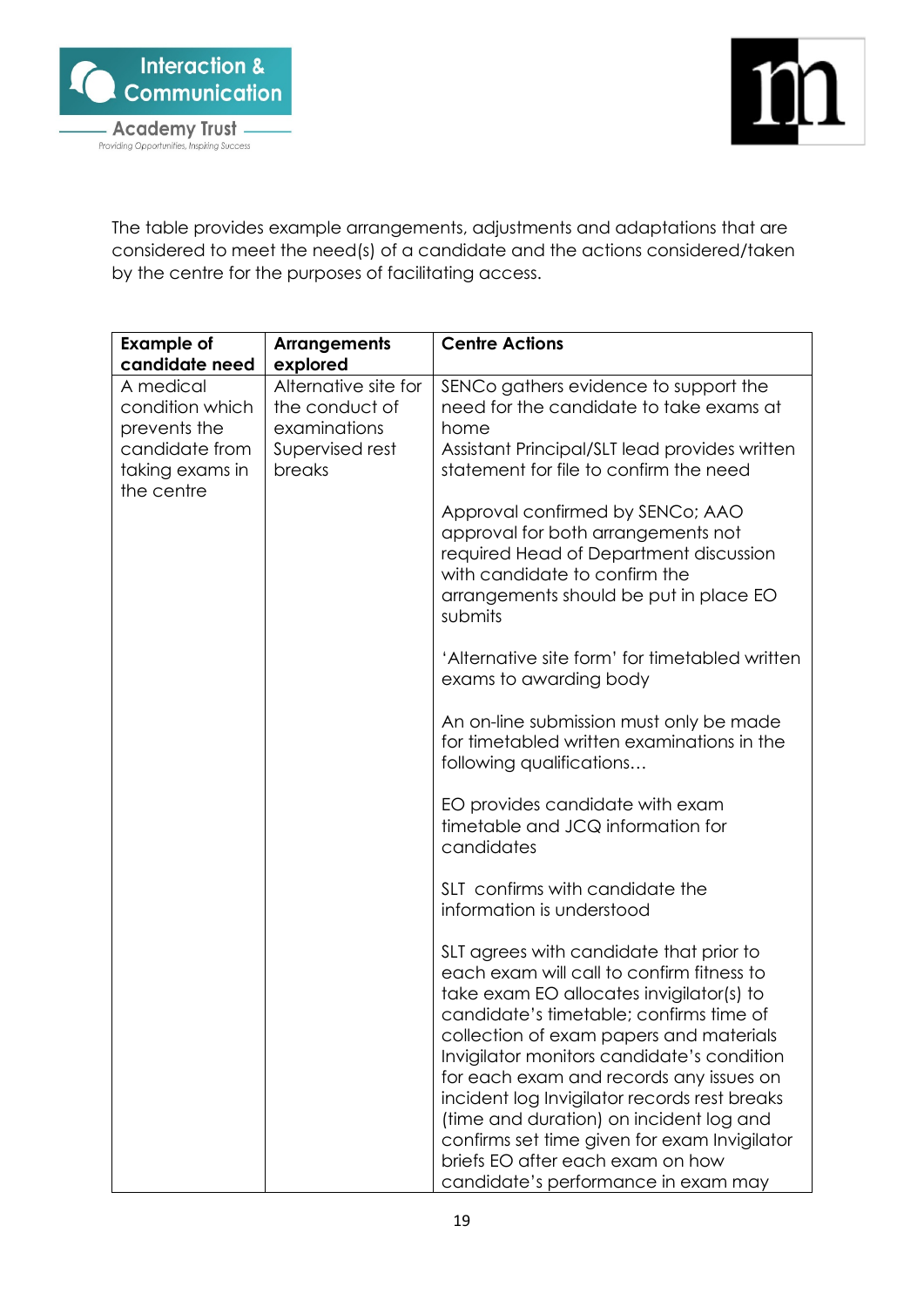

 $\overline{\phantom{0}}$ 





| rovidina Opportunities, Inspirina Succes      |                                                                                                 |                                                                                                                                                                                                                                                                                                                                                                                     |
|-----------------------------------------------|-------------------------------------------------------------------------------------------------|-------------------------------------------------------------------------------------------------------------------------------------------------------------------------------------------------------------------------------------------------------------------------------------------------------------------------------------------------------------------------------------|
|                                               |                                                                                                 | have been affected by his/her condition<br>EO discusses with SLT if candidate is eligible<br>for special consideration (candidate<br>present but disadvantaged) EO processes<br>request(s) for special consideration where<br>applicable; incident log(s) provides<br>supporting evidence. Head of Department<br>informs candidate that special<br>consideration has been requested |
| Persistent and<br>significant                 | Reader/computer<br>reader                                                                       | Confirms candidate is disabled within the<br>meaning of the Equality Act 2010                                                                                                                                                                                                                                                                                                       |
| difficulties in<br>accessing<br>written text  | 25% Extra time<br>Separate<br>invigilation within<br>the centre                                 | Papers checked for those testing reading<br>Computer reader/examination reading<br>pen sourced for use in papers (or sections<br>of papers) testing reading OR up to 50%<br>extra time awarded                                                                                                                                                                                      |
|                                               |                                                                                                 | A short concise file note produced on<br>centre headed paper, signed<br>and dated kept on file, confirming the<br>nature of the candidate's<br>impairment and that the use of a computer<br>reader and/or a reader reflects his/her<br>normal and current way of working within<br>the centre (25% Extra time)                                                                      |
|                                               |                                                                                                 | Supporting evidence, AAO approval and<br>signed candidate personal data consent<br>form kept on file                                                                                                                                                                                                                                                                                |
| Significant<br>difficulty in<br>concentrating | Prompter<br>Separate<br>invigilation within                                                     | Gathers evidence to support substantial<br>and long term adverse impairment                                                                                                                                                                                                                                                                                                         |
|                                               | the centre                                                                                      | Confirms with candidate how and when<br>they will be prompted                                                                                                                                                                                                                                                                                                                       |
|                                               |                                                                                                 | Briefs invigilator to monitor candidate and<br>the method of prompting (call out his<br>name to bring his attention back to the<br>paper - confirms requirement for separate<br>room)                                                                                                                                                                                               |
| A wheelchair<br>user                          | <b>Desk</b><br>Rooms<br><b>Facilities</b><br>Seating<br>arrangements<br>Practical<br>assistance | Applies for practical assistant to help<br>candidate set up wheelchair<br>and other equipment in a practical<br>assessment; approval<br>automatically fails so awarding body<br>referral lists the tasks that<br>will be performed                                                                                                                                                  |